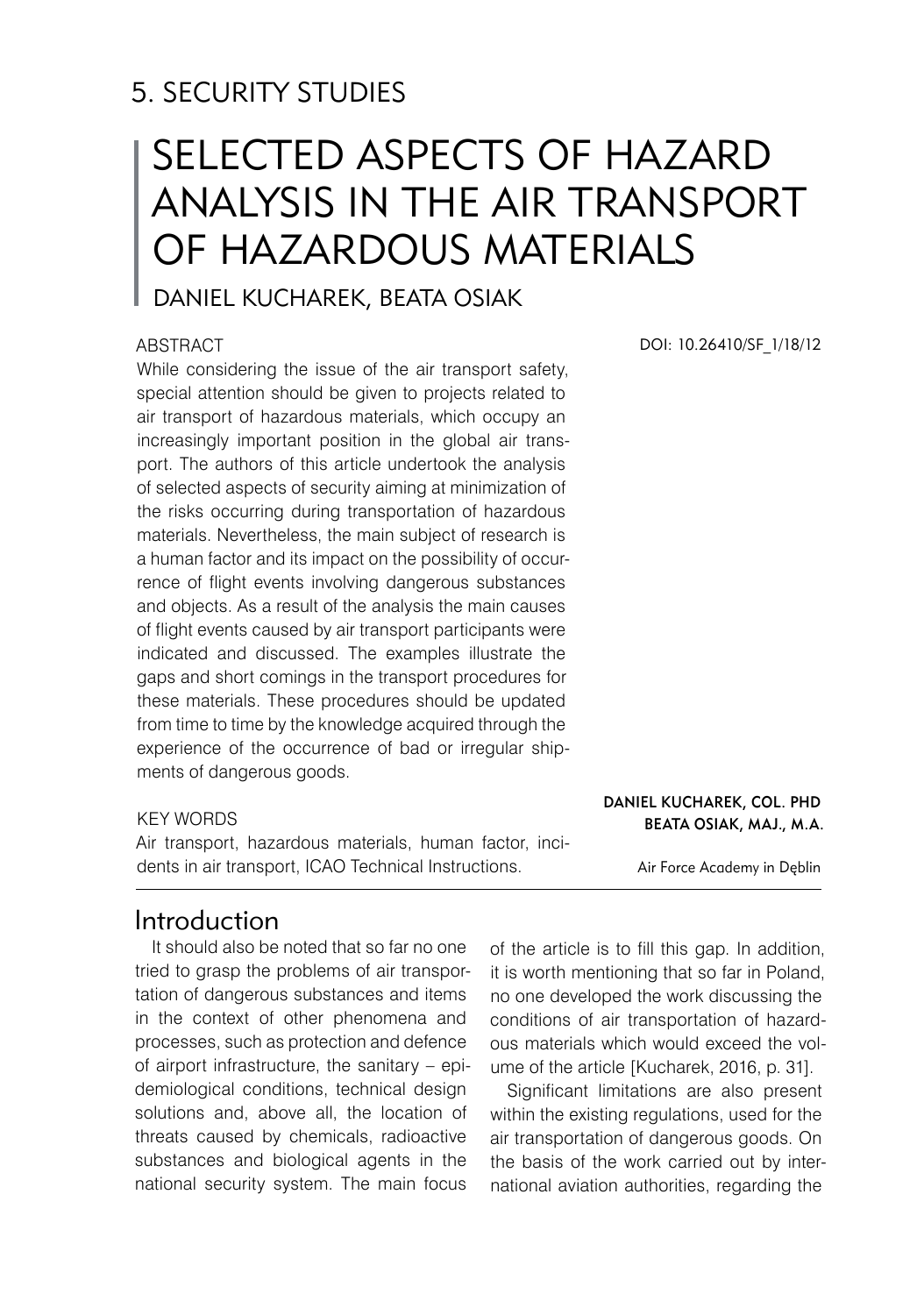safe transportation of hazardous materials, the Annex 18 to the Convention on International Civil Aviation (Chicago Convention, 1944) and the associated Technical Instructions for the Safe Transport of Dangerous Goods by Air (ICAO Technical Instructions) were prepared. Air carriers also apply the rules concerning the transport of dangerous goods in the international air transport (IATA Dangerous Goods Regulations), which are called ICAO Technical Instructions "field manual", as they represent almost the exact translation. Air transport of hazardous materials are conducted on the basis of one of the above statements, which only define the procedural provisions of carriage. Direct translation of voluminous (about 1200 pages) ICAO Technical Instructions from English language makes the regulations difficult to understand and expressions included are vague causing further blur of the essence of the rules contained. The most important drawback of existing ICAO Technical instructions, is their lack of adaptability and imprecision, in addition the rules are not supported by examples of their practical use in the transportation of hazardous materials. In many cases, it narrows down only to the technical indication of the applicable rules of conduct. For this reason, it was necessary to prepare a publication that treats not only about the issue of safety in transportation of dangerous substances and objects, but also containing an analysis of the existing solutions in terms of ensuring the safety of human life and health and the environment. Therefore, it become essential to investigate, scientific and journalistic researches and applicable laws, including legislative and non-legislative materials regarding the issues of transportation of hazardous materials. They allow to identify a wider range of conditions leading to creation of the rules, but mainly indicate the level of the existing

legal safeguards, as well as organizational, technical and procedural measures, designed to minimize the risks involved.

The main objective of the research was to diagnose the risks in the air transportation of dangerous goods which in extreme cases can destabilize national security. An important outcome of the study was the presentation of multiple factors of the greatest importance in determining the safety of air transportation of hazardous materials. The variety of existing threats and their evolution require from the national security system to be capable of immediate, comprehensive response to emerging threats. The response should include operations carried out both in the local and all over the country scope or even the cross-border projects. Therefore, the existing security system must always be transformed in a way, which allows to monitor and accurately predict potential threats. In case of problems occurrence, it is essential to respond in prompt and adequate manner, creating further ability to remove the effects of its' existence. Mentioned scope of the National Defence threats prevention, should also include many air events involving hazardous materials. Occurrence of an air event as a result of which infectious biological agents, as well as radioactive substances or toxic chemicals will escape into the environment, could lead to a crisis on a scale, which would require undertaking an actions by the highest state organisations.

Analysis of the undertaken research subject revealed that technological progress in terms of the aircraft construction allows transportation of constantly increasing number of passengers and amount of cargo. Nowadays the airspace creates specific conditions for flying, but by helping to increase air transport capabilities, it also becomes a place where dangerous air accidents can occur. Unfortunately, this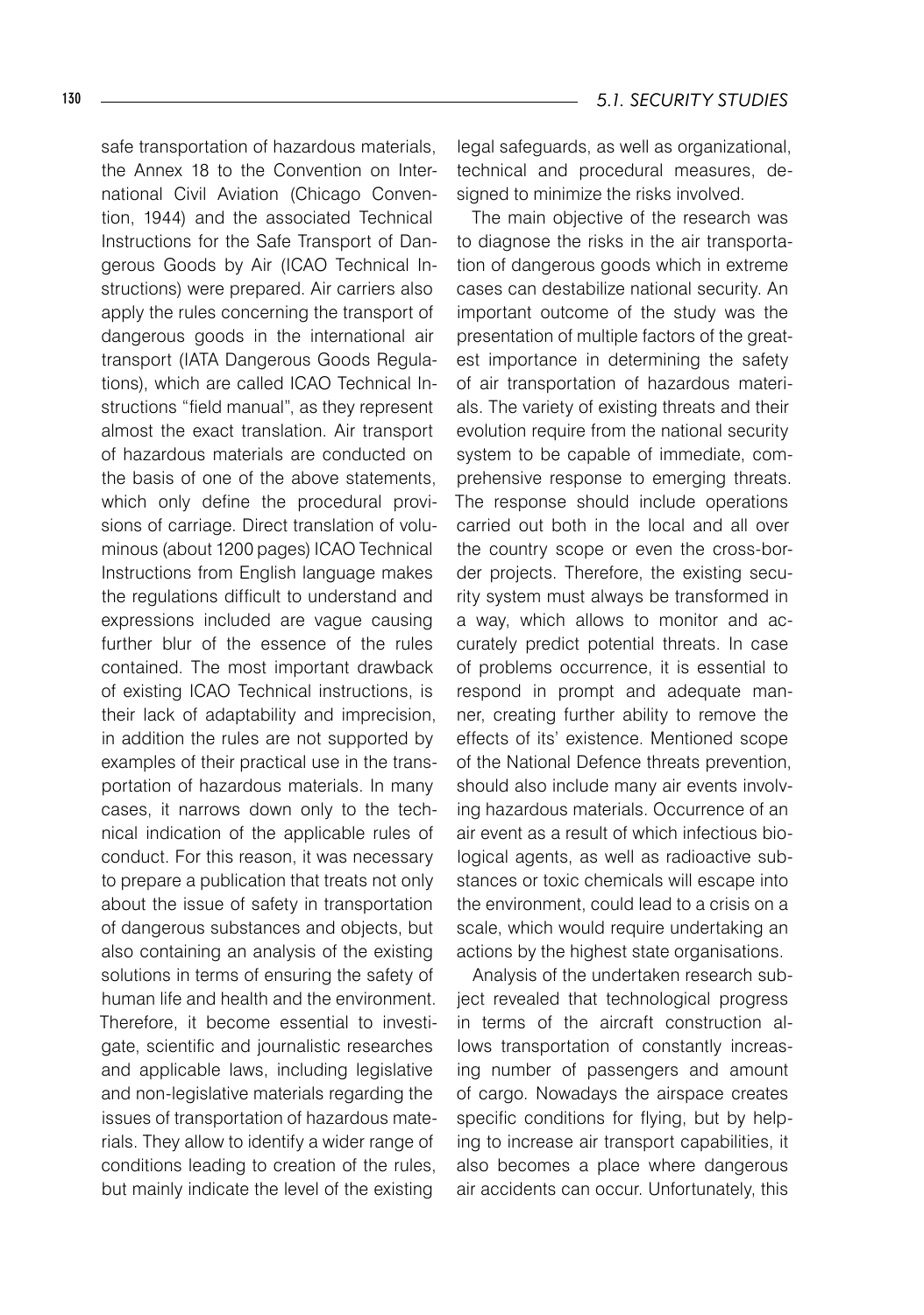happens in a situation when we are experiencing more and more threats that may have a bearing on the level of national security. Moreover, when considering the issue of ensuring transport safety, the existence of specific threats related to air carriage of hazardous materials should be noted, as a result of occupying an increasingly important position in the global air transportation.

### The human factor

Danger involved in the transport of hazardous materials aresignificant problem for cargo carriers. Frequentlyin the air transportation history the errors associated with human factors, in particular the failure to comply with procedures for the transport of hazardous materials, were followed with tragic plane crashes. One of the many reasons that lead to unfortunate consequences, is the possibility of occurrenceof uncontrolled chemical reactions during transport. The list of hazardous materials include, for example, substances which, under favourable environmental conditions, e.g. by the release of oxygen, can contribute to the combustion of other material, automatically start a fire, and damage or destroy the transported cargo and means of transport. Despite introducing regular updates to procedures contained in the ICAO Technical Instructions, monitoring procedures of transportation and the introduction of better security systems used in the packaging, the tragic accident still occurs from time to time.

A large number of projects, which should be carried out in connection with the transportation of hazardous materials, may increase the likelihood of flight events involving dangerous substances and materials. In the above situation, it is necessary to conduct systematic research, in order to analyse the functioning of air transport

in terms of conditions related to the transport of hazardous materials. What is more, ensuring the safety of air transport is the most crucial objective of flight performed in the airspace. For this reason, all the institutions involved in the operation of air transport, are aiming at achieving and maintaining a high level of safety regardless of the existing economic, environmental or social conditions [Kucharek, 2014, p. 116].

The necessity of use of specific procedures in transportation may be neglected by some, nevertheless the usefulness of them can by confirmed by highlighted some of the air plane crashes occurred in the past, which causes were associated with transportation of hazardous materials on board. Few examples from the aviation history (some of them included casualties) can be presented in order to confirman existence and types of threats [Air Accident, 2005, p. 204].

Firstly, in November 1973 years Boeing 707-321C, Pan American World Airways airline transported from New York to Glasgow 24 tons of cargo, of which nearly 7 tons were chemicals. During the flight, pilots felt smoke in the cockpit, which thickened, preventing the crew from operating the aircraft. The plane was sent to the airport in Boston, where he crashed during landing approach. The direct cause of the crash, which killed three pilots, was most probably leaking nitric acid.

Another incident which took place in May 1996, was one of the most tragic of aviation accidents recorded ever. The disaster, which caused the death of 110 passengers and crew members, was associated with the transportation of dangerous goods by passenger plane. The accident occurred shortly after take-off from the airport in Miami. The crew lost the ability to control the aircraft due to lack of power supply necessary for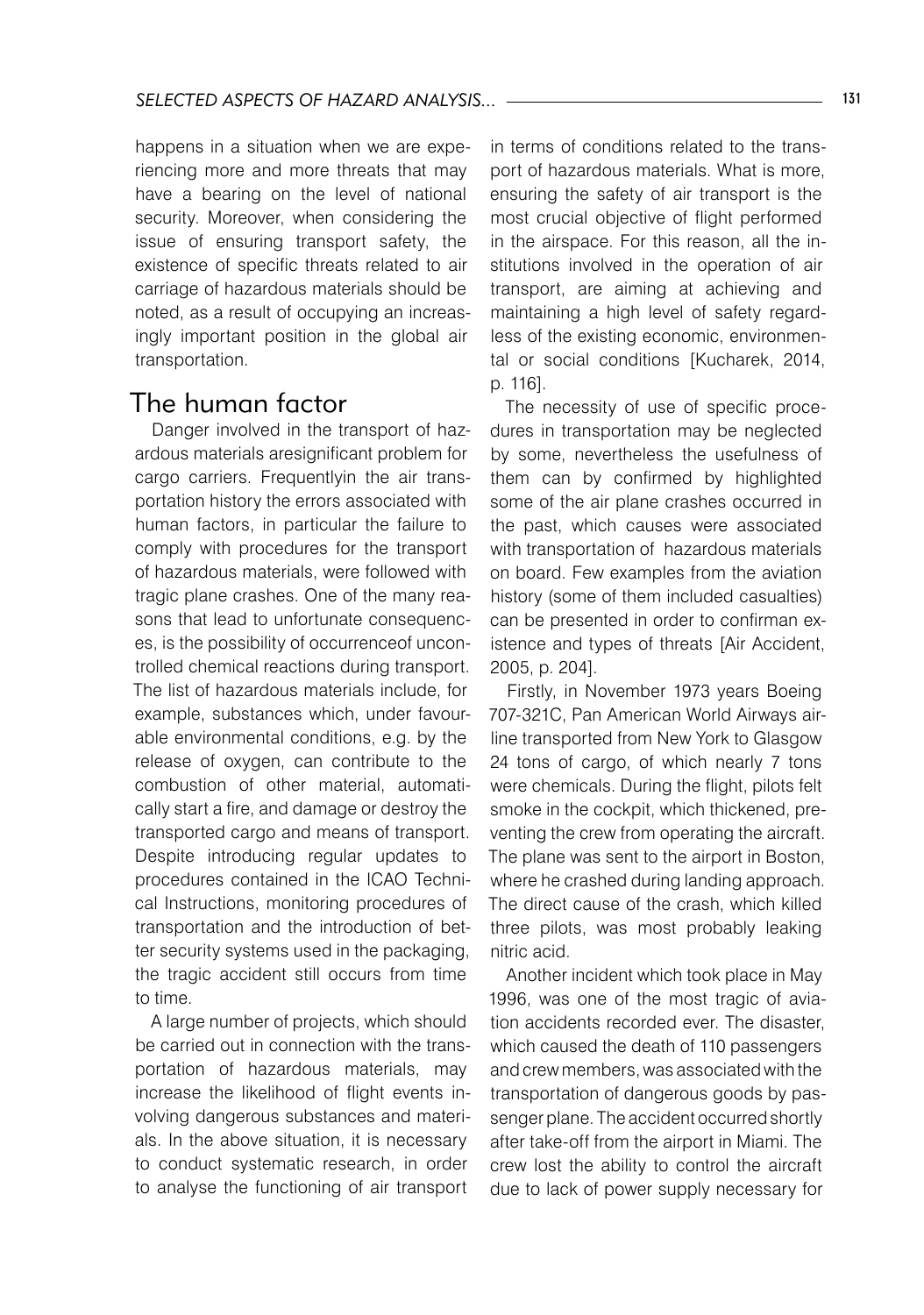on-board equipment. DC9 aircraft owned by ValuJe ValuJet Airlines, crashed in the swamps near the airport. The investigation revealed that the cause of the accident was a fire that damaged electric installations in the luggage compartment of the aircraft. Ignition of the fire was due to improper security of oxygen generators belonging to the ValuJet Airlines [Paquette, 2011, p. 2].

In February 2006 - just as in the previous example, the accident occurred at the board of freight plane DC8 belonging to shipping company UPS, on a flight to Philadelphia. During the approach to land, crew reported smoke and fire in the cargo compartment. Fortunately, a short distance from the airport and the small size of the fire saved the plane. The crew managed to land and emergency services immediately took charge of extinguishing the fire. The investigation presented no clear causes of the fire, although the evidence indicated that a fire could occur as a result of a chemical reaction that occurred in lithiumion batteries carried on that plane.

In September 2007, Boeing 747 (cargo) owned by the shipping company UPS, flying from Dubai to Cologne, has crashed. The first signs of danger occurred shortly after take-off when the pilots received a signal from the smoke detectors about the appearance of smoke in the cargo space. The plane immediately turned around, however, about 17 km from Dubai International Airport, the machine hit the ground. The crash killed two crew members. As a result of the investigation found that the direct cause of the disaster were large amounts of lithium-ion batteries, transported together with other flammable materials [Air Accident, 2010, p. 204].

| Table 1. Number of events which causes were associated |  |
|--------------------------------------------------------|--|
| with transportation of hazardous materials on board    |  |
| in USA between 1990 and 2012                           |  |

|                                                                     | 1990           | 2000               | 2010                                                               | 2011              | 2012              |
|---------------------------------------------------------------------|----------------|--------------------|--------------------------------------------------------------------|-------------------|-------------------|
| Air Transport<br>Road transport<br>Railtransport<br>Water transport | 297<br>1 2 7 9 | 1419<br>1058<br>17 | 1 2 9 4<br>7 296   15 063   12 652   12 810   13 241<br>749<br>105 | 1400<br>745<br>71 | 1460<br>662<br>70 |
| Total                                                               | 8879           |                    | 17 557 14 800 15 026 15 433                                        |                   |                   |

Source: Freight Facts and Figures 2012, US Department of Transportation, Washington 2013, p. 65.

The cases of unfortunate aircraft events mentioned above, belong to the most tragic in the last half-century. Nevertheless, air accidents are rare, despite the growing number of aircraft carrying hazardous materials. Instead the incidents and serious incidents are more frequent and least dangerous.Information on the number of incidents in the transport of hazardous materials, are presented in the Table above. They cover all air events that took place in the period 1990-2012. As a result of documenting all incidents regarding different means of transportation, conducted by the US Department of Transportation (DOT), an overall upward trend in the number of incidents experienced in the transportation of hazardous materials can be seen.In the years 1990-2012 the number of incidents with hazardous materials nearly doubled. According to the data contained in the table, most of the incidents and their largest gain in absolute terms, was in road transport. This situation is undoubtedly an outcome of enormous quantities of hazardous materials transported by road vehicles.

However, a large increase in the number of incidents in air transport should be highlighted, as in the analysed period, itraised from 297 in 1990 to 1 460 in 2012. A significant increase in the numbers of incidents in the transport of hazardous materials cannot be explained solely by expansion ofcarrying capacity and number of freight planes, which transport hazardous substances and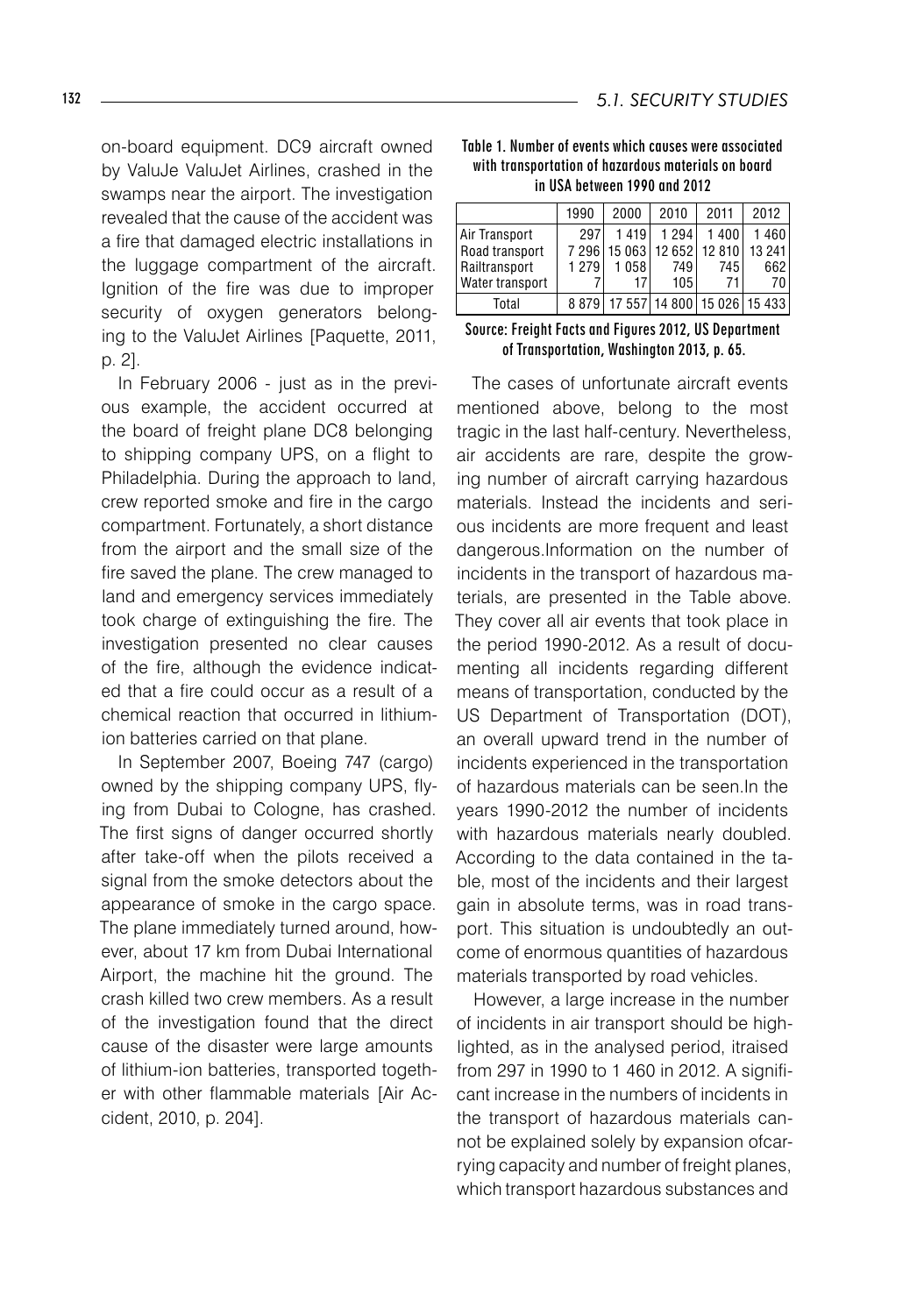objects. The biggest impact on the number of recorded incidents have stringent obligations imposed on operators that require them to inform the institutions responsible for the safety of air transport, about even the small estevent. For example, according to the ICAO Technical Instructions, the operator must inform the competent authorities of any finding of undeclared or incorrectly declared dangerous goods in cargo or mail. The operator must also report any cases of detection of hazardous materials in the check inluggage or baggage located in the close surrounding of the passengers or crew members [Technical Instructions, 2014, p. 7-4-4].

Nevertheless, in recent years, the number of events recorded in aviation has not undergone rapid changes (see Table). This is confirmed by The UK Civil Aviation Authority, which claims constant number of incidents reported in the UK. Observed changes occur only between the causes that directly affect the occurrence of incidents. On the basis of recorded notifications, the fundamental causes of incidents in air transport hazardous materials were categorised. In percentage terms they are as follows [International Fire]:

- undeclared/misdeclared 40%
- packaging errors 10%
- spillages/leakages 10%
- mishandling/misleading 15%
- passenger originating 25%

Following the analys ingregarding causes of the events in the transport of hazardous materials by air, the investigation of areas of responsibility was also carried. It should of course be noted that the above listed reasons for the occurrence of incidents, resulted mostly from the mistakes made by the human factor. This statement is supported by the results, which clearly indicated that the recorded air events, in percentage terms, were caused by:

- shippers 50%
- operators 25%
- passengers 25%

Conducted analysis indicate the causes of incidents and present areas of responsibility, clearly illustrating that the lack of a declaration for transporting dangerous materials, was the most common reason for the occurrence of incidents. On the other hand, the fact that shippers were mainly responsible for an incidents, only present their important role in organizing the transportation of hazardous materials.The shippers are responsible for the proper preparation of cargo for transport. This involves: using packaging appropriate to the threat posed by cargo, marking the package (packaging, transport container), organization of cargo protection and preparation of transport documents. High responsibility leads to possibility of committing errors, which are then classified as airline incidents. Moreover, the significant role of passengers in initiating situations should be noted. Such accidents are also classified as incidents involving hazardous materials. High overall impact of passengers is a direct result of their huge number of passengers, combined with low awareness of the risks involved, and sometimes even disregard of the applicable procedures.

#### Conclusion

The analysis of the causes of the events in the transport of hazardous materials, allows for a more complex visualization of conditions influencing the occurrence of hazards in air transport. For substances which properties create a threat to human health and life, as well as the environment, transport provides opportunities for uncontrolled discharge into the surrounding. During the transportation of hazardous materials high possibility of packages, packaging or transport containers (used for transpor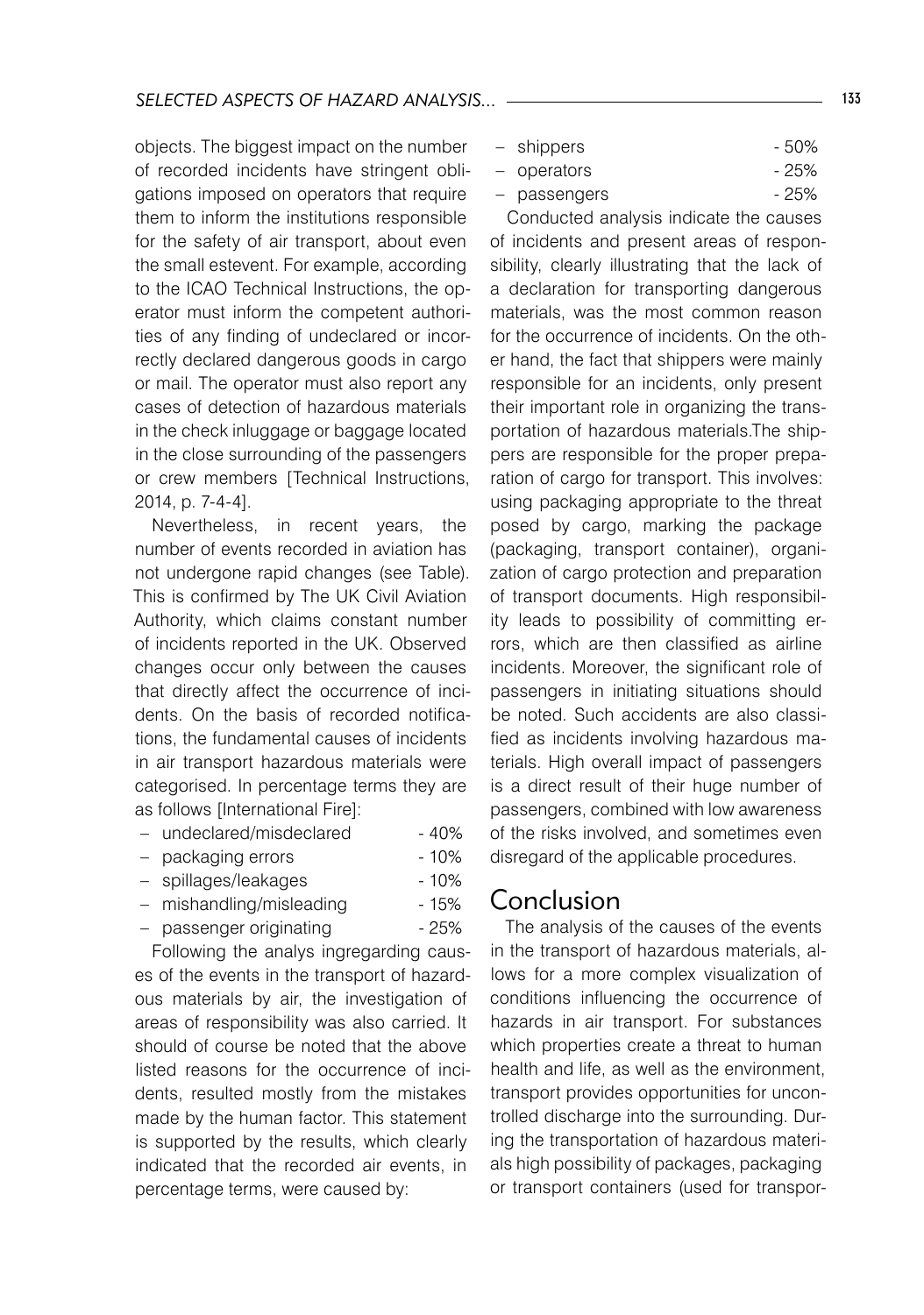tation of chemical, biological or radioactive materials) leakage might occur. As a result of the analysis of the factors which have the greatest impact on the safety of air transport of hazardous materials, it is possible to find a wide range of threats that may contribute to the occurrence of aviation events.

For example, they can cause structural defects of aircrafts. The solution may be extending the period of trial operation for structures used for air transport of hazardous materials. Design imperfections are the basic structural flaws of the aircraft, what is more they have a direct impact on the safe performance of the flights. Most construction errors are removed at the testing stage, nevertheless the "young designs" are often characterized by a high faults frequency, even in the time of its commercial exploitation. An example of a high failure rate of newly constructed aircraft, affecting the safety of passengers and freight, was the implementation of the Boeing 787 Dreamliner. The first Dreamliners commercial flights often ended with long delays or forced machines replacements both caused by technical failures. In the initial phase of their operation, most of the problems resulted from the failure of the system power supply, especially problems with batteries. Although the aircraft underwent constant technical inspections conducted by the producers, they did not solve existing problems. Significant threat to the safety of passengers, was presented during an event in September 2013, when a failure of identification system occurred. Boeing 787, flying from Canada to Poland, had to make an emergency landing in Glasgow, where detected technical faults were removed. However, the usage of similar aircraft for the transport of hazardous materials creates higher probability of air events occurrence. By analysing the events including the airplanes freshly introduced into

service, I have highlighted additional risks for the transport of dangerous substances and objects. They are caused by combination of at least two reasons, namely the essence of transportation of hazardous materials and high faulty ratio of aircraft just introduced to the operation.

Referring to the overall content of the analysis in this article, the author pointed out the cause of the error committed by the human factor, in terms of total actions taken to reduce the number of flight events involving hazardous materials. Among the reasons that may occur, it is human error, which has the greatest influence on the formation of threats and lead to incidents or even accidents involving hazardous materials. This refers to the unintentional behaviour of flight crew and passengers, as well as the people responsible for the safety of flight operations and people operating in the field of aviation security. What is more, terrorist attacks using chemical, radioactive or biological infectious agents has a significant influence on events in aviation. Therefore, despite technological development of airplanesand packaging used for transportation of hazardous materials, the main actionas a result of which the level of air transport safety will be systematically raising, should be aimed at increasing the skills, awareness and competence of the human factor.

#### References

- Air Accident Investigation Report, Uncontained Cargo Fire Leading to Loss of Control Inflight and Uncontrolled Descent Into Terrain General Civil Aviation Authority of the United Arab Emirates, Dubai 2010.
- Freight Facts and Figures 2012, US Department of Transportation, Washington 2013.
- International Fire Training Centre, Transport of Dangerous Goods by Air, http://www.